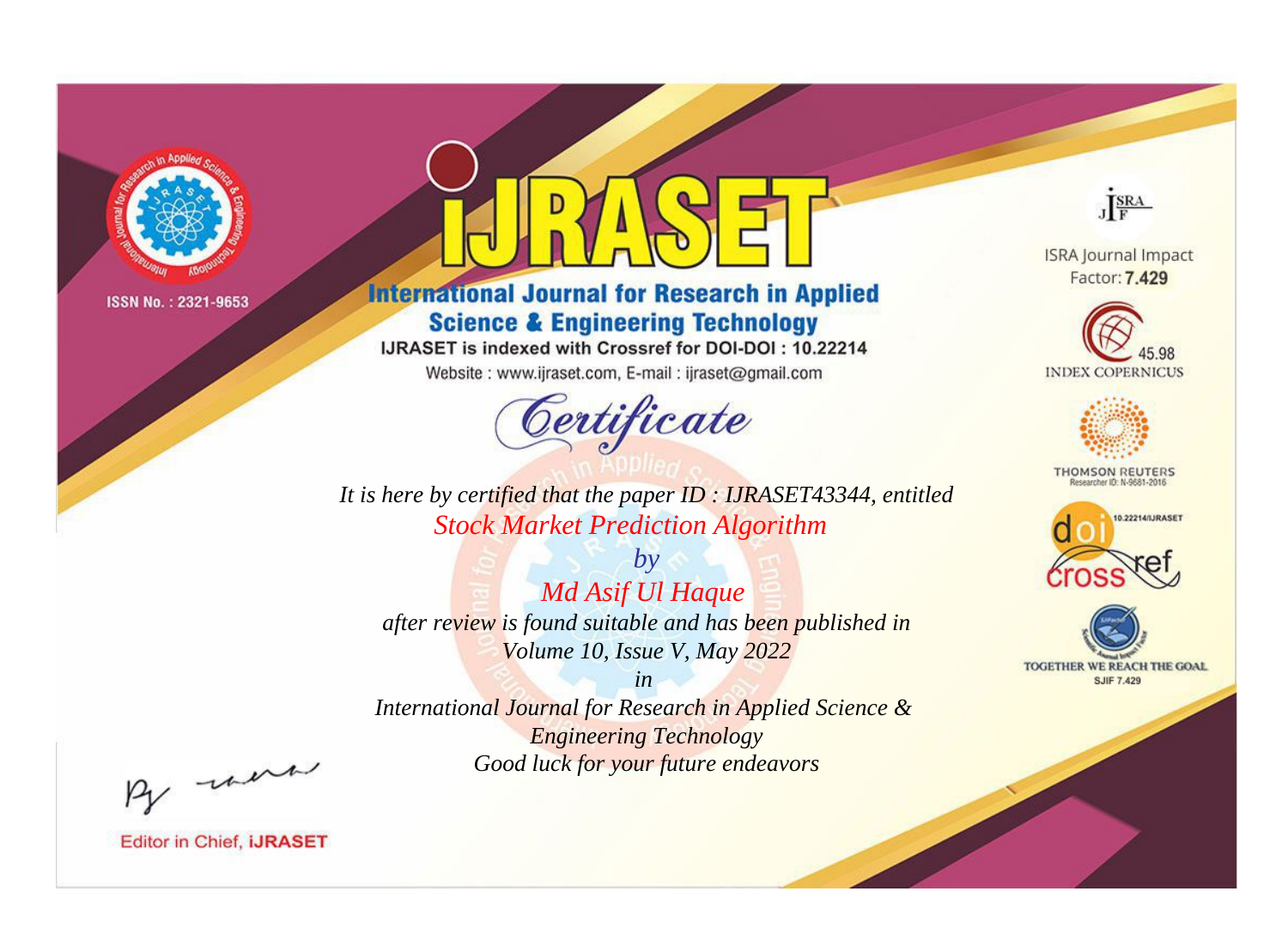

# **International Journal for Research in Applied Science & Engineering Technology**

IJRASET is indexed with Crossref for DOI-DOI: 10.22214

Website: www.ijraset.com, E-mail: ijraset@gmail.com



JERA

**ISRA Journal Impact** Factor: 7.429





**THOMSON REUTERS** 



TOGETHER WE REACH THE GOAL **SJIF 7.429** 

*It is here by certified that the paper ID : IJRASET43344, entitled Stock Market Prediction Algorithm*

*by Satyam Asthana after review is found suitable and has been published in Volume 10, Issue V, May 2022*

*in* 

*International Journal for Research in Applied Science & Engineering Technology Good luck for your future endeavors*

By morn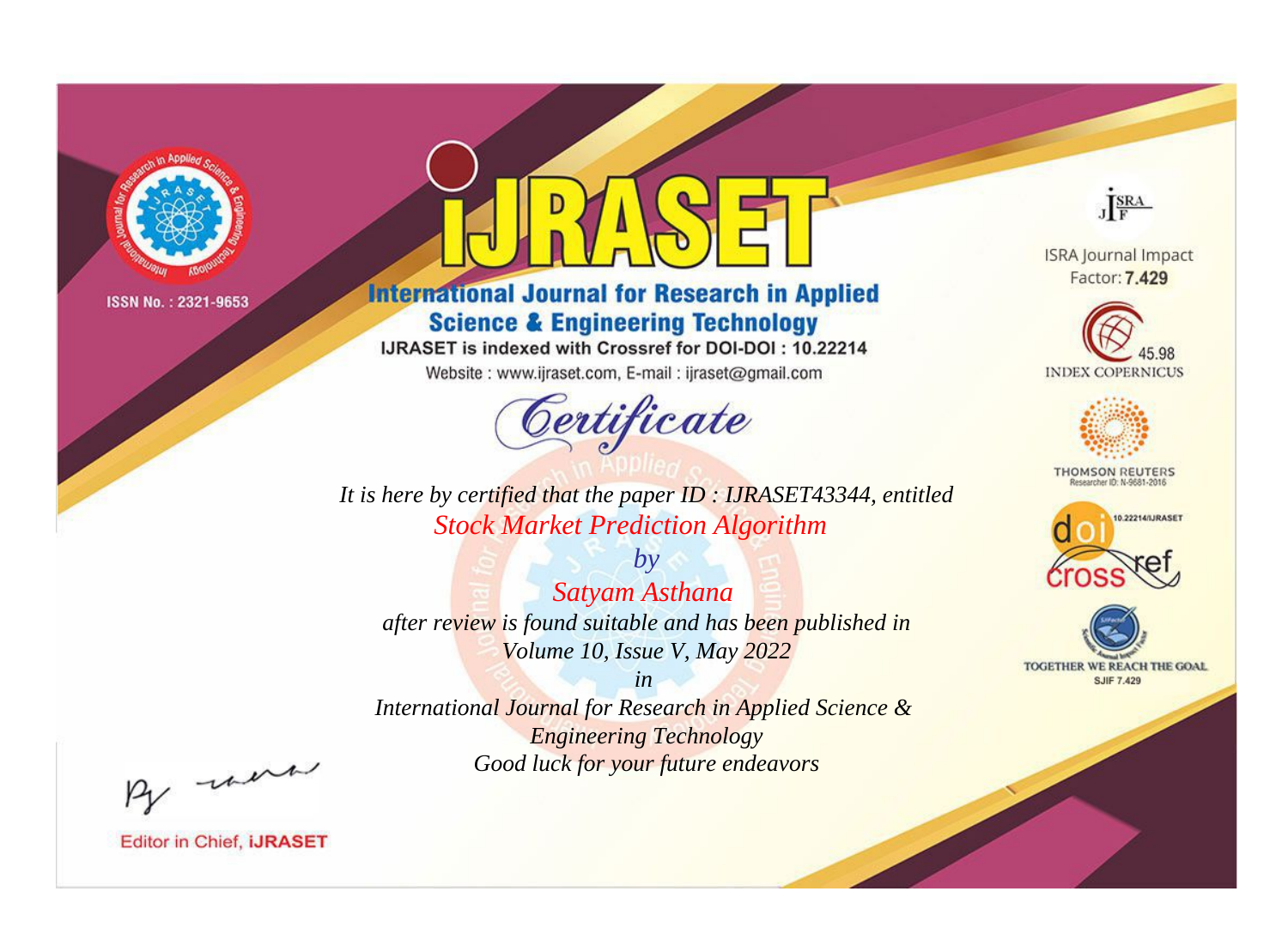

# **International Journal for Research in Applied Science & Engineering Technology**

IJRASET is indexed with Crossref for DOI-DOI: 10.22214

Website: www.ijraset.com, E-mail: ijraset@gmail.com



JERA

**ISRA Journal Impact** Factor: 7.429





**THOMSON REUTERS** 



TOGETHER WE REACH THE GOAL **SJIF 7.429** 

*It is here by certified that the paper ID : IJRASET43344, entitled Stock Market Prediction Algorithm*

*by Mohit Kumar Jha after review is found suitable and has been published in Volume 10, Issue V, May 2022*

*in* 

*International Journal for Research in Applied Science & Engineering Technology Good luck for your future endeavors*

By morn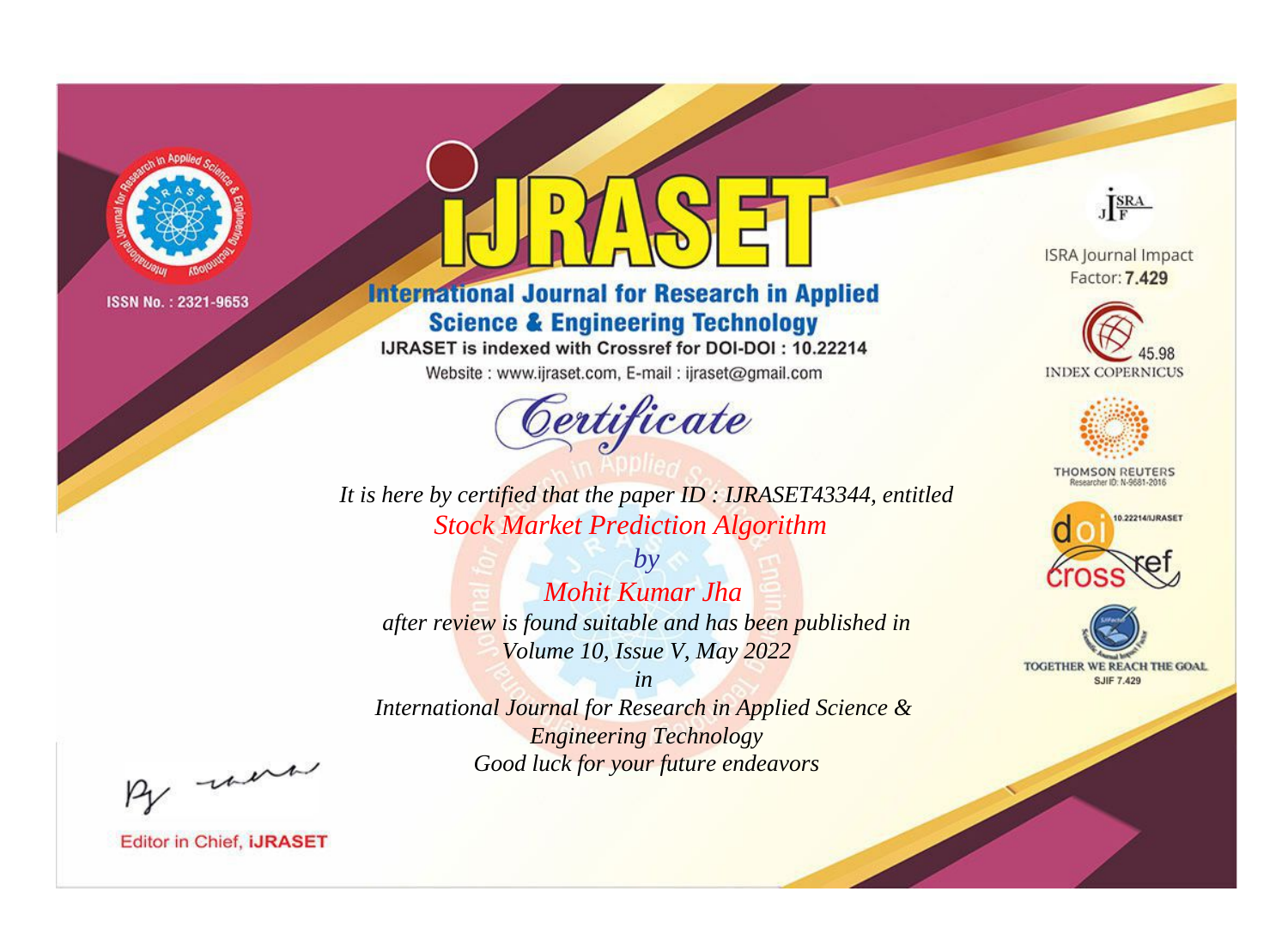

# **International Journal for Research in Applied Science & Engineering Technology**

IJRASET is indexed with Crossref for DOI-DOI: 10.22214

Website: www.ijraset.com, E-mail: ijraset@gmail.com



JERA

**ISRA Journal Impact** Factor: 7.429





**THOMSON REUTERS** 



TOGETHER WE REACH THE GOAL **SJIF 7.429** 

It is here by certified that the paper ID: IJRASET43344, entitled **Stock Market Prediction Algorithm** 

 $b\nu$ Darshan Deshmukh after review is found suitable and has been published in Volume 10, Issue V, May 2022

 $in$ International Journal for Research in Applied Science & **Engineering Technology** Good luck for your future endeavors

By morn